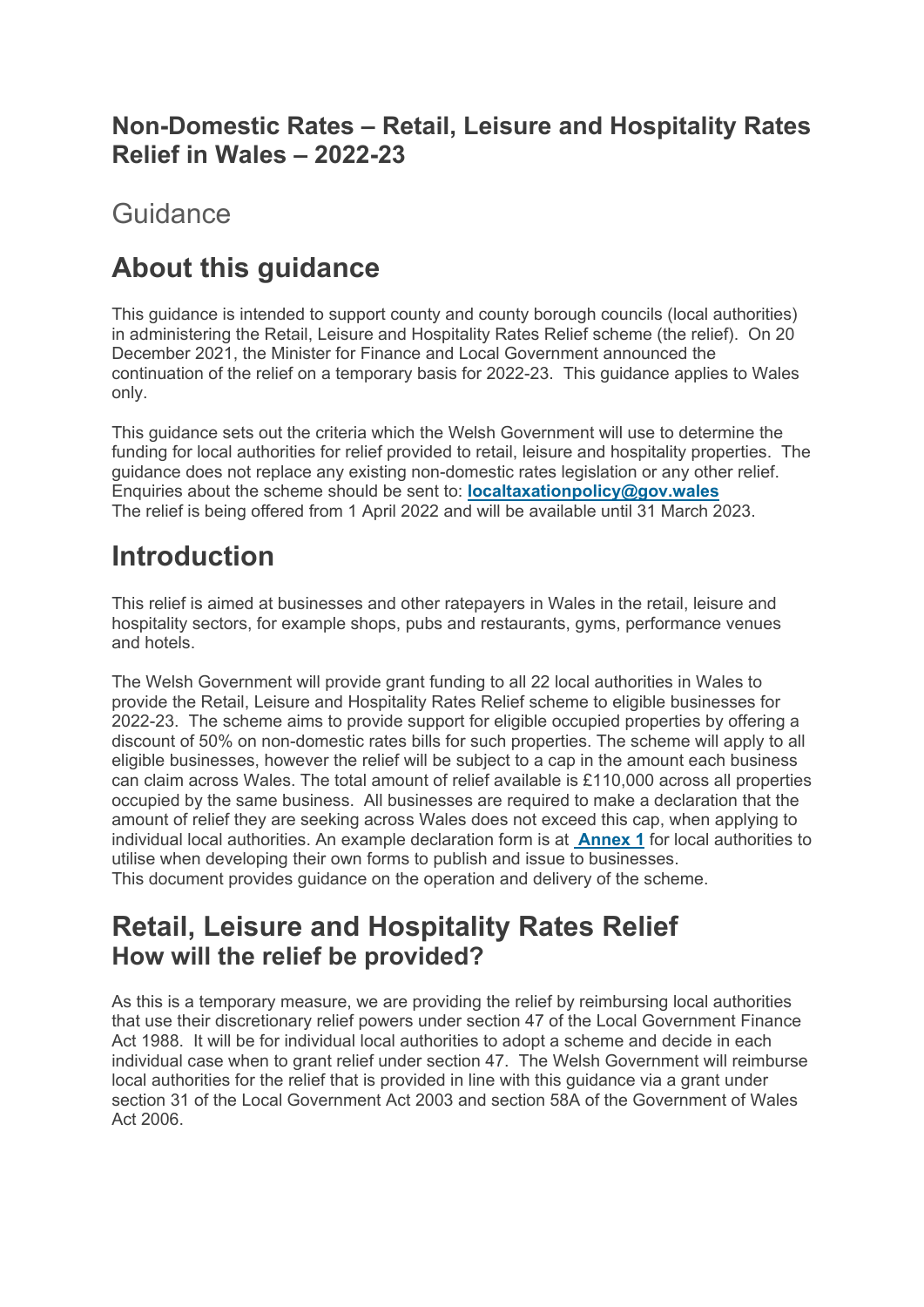### **How will the scheme be administered?**

It will be for local authorities to determine how they wish to administer the scheme to maximise take-up and minimise the administrative burden for ratepayers and for local authority staff.

Local authorities are responsible for providing businesses with clear and accessible information on the details and administration of the scheme. If, for any reason, an authority is unable to provide this relief to eligible businesses from 1 April 2022, consideration should be given to notifying eligible businesses that they qualify for the relief and that their bills will be recalculated.

### **Which properties will benefit from relief?**

Properties that will benefit from this relief will be occupied retail, leisure and hospitality properties – such as shops, pubs and restaurants, gyms, performance venues and hotels across Wales. More detailed eligibility criteria and exceptions to the relief are set out below. Relief should be granted to each eligible business as a reduction to its rates bill based on occupation between 1 April 2022 and 31 March 2023. It is recognised that there may be some instances where a local authority is retrospectively notified of a change of occupier. In such cases, if it is clear that the business was in occupation on or after the 1 April 2022, the local authority may use its discretion in awarding relief.

It is intended that, for the purposes of this scheme, retail properties such as 'shops, restaurants, cafes and drinking establishments' will mean the following (subject to the other criteria in this guidance).

Hereditaments that are being used for the sale of goods to visiting members of the public **Hereditaments that are being used for the sale of goods to visiting members of the public**

- Shops (such as florists, bakers, butchers, grocers, greengrocers, jewellers, stationers, off-licences, newsagents, hardware stores, supermarkets, etc)
- Charity shops
- Opticians
- Pharmacies
- Post offices
- Furnishing shops or display rooms (such as carpet shops, double-glazing, garage doors)
- Car or caravan showrooms
- Second hand car lots
- **Markets**
- Petrol stations
- Garden centres
- Art galleries (where art is for sale or hire)

### **Hereditaments that are being used for the provision of the following services to visiting members of the public**

- Hair and beauty services
- Shoe repairs or key cutting
- Travel agents
- Ticket offices (e.g. for theatre)
- Dry cleaners
- Launderettes
- PC, TV or domestic appliance repair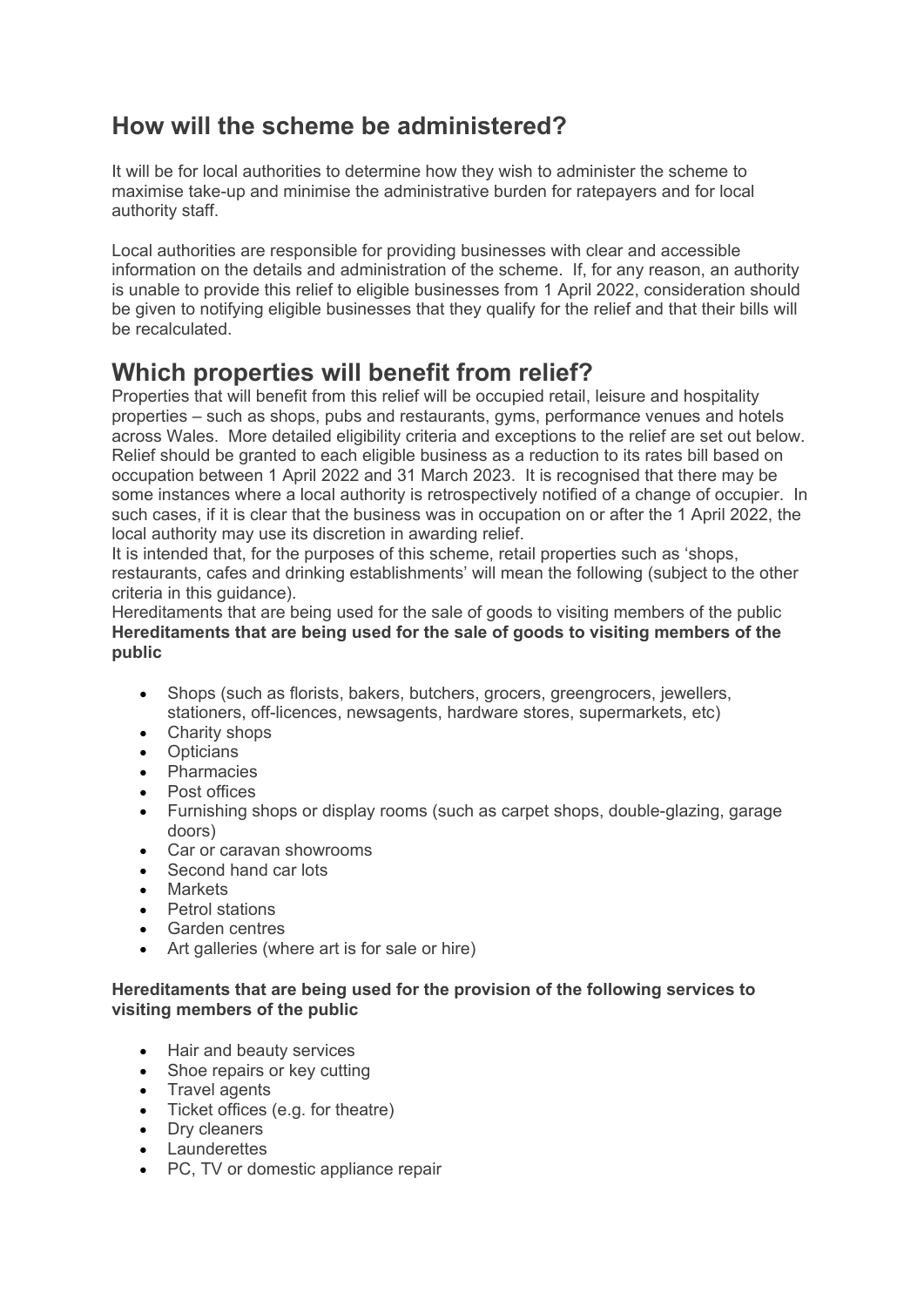- Funeral directors
- Photo processing
- DVD or video rentals
- **Tool hire**
- Car hire
- **Estate and letting agents**

### **Hereditaments that are being used for the sale of food and / or drink to visiting members of the public**

- Restaurants
- Drive-through or drive-in restaurants
- Takeaways
- Sandwich shops
- Cafés
- Coffee shops
- Pubs
- **Bars or Wine Bars**

We consider assembly and leisure to mean the following.

**Hereditaments that are being used for the provision of sport, leisure and facilities to visiting members of the public (including for the viewing of such activities) and for the assembly of visiting members of the public**

- Sports grounds and clubs
- Sport and leisure facilities
- Gyms
- Tourist attractions
- Museums and art galleries
- Stately homes and historic houses
- **•** Theatres
- **.** Live Music Venues
- Cinemas
- Nightclubs

#### **Hereditaments that are being used for the assembly of visiting members of the public**

- Public halls
- Clubhouses, clubs and institutions

We consider hotels, guest and boarding premises, and self-catering accommodation to mean the following.

#### **Hereditaments where the non-domestic part is being used for the provision of living accommodation as a business**

- Hotels, Guest and Boarding Houses,
- Holiday homes,
- Caravan parks and sites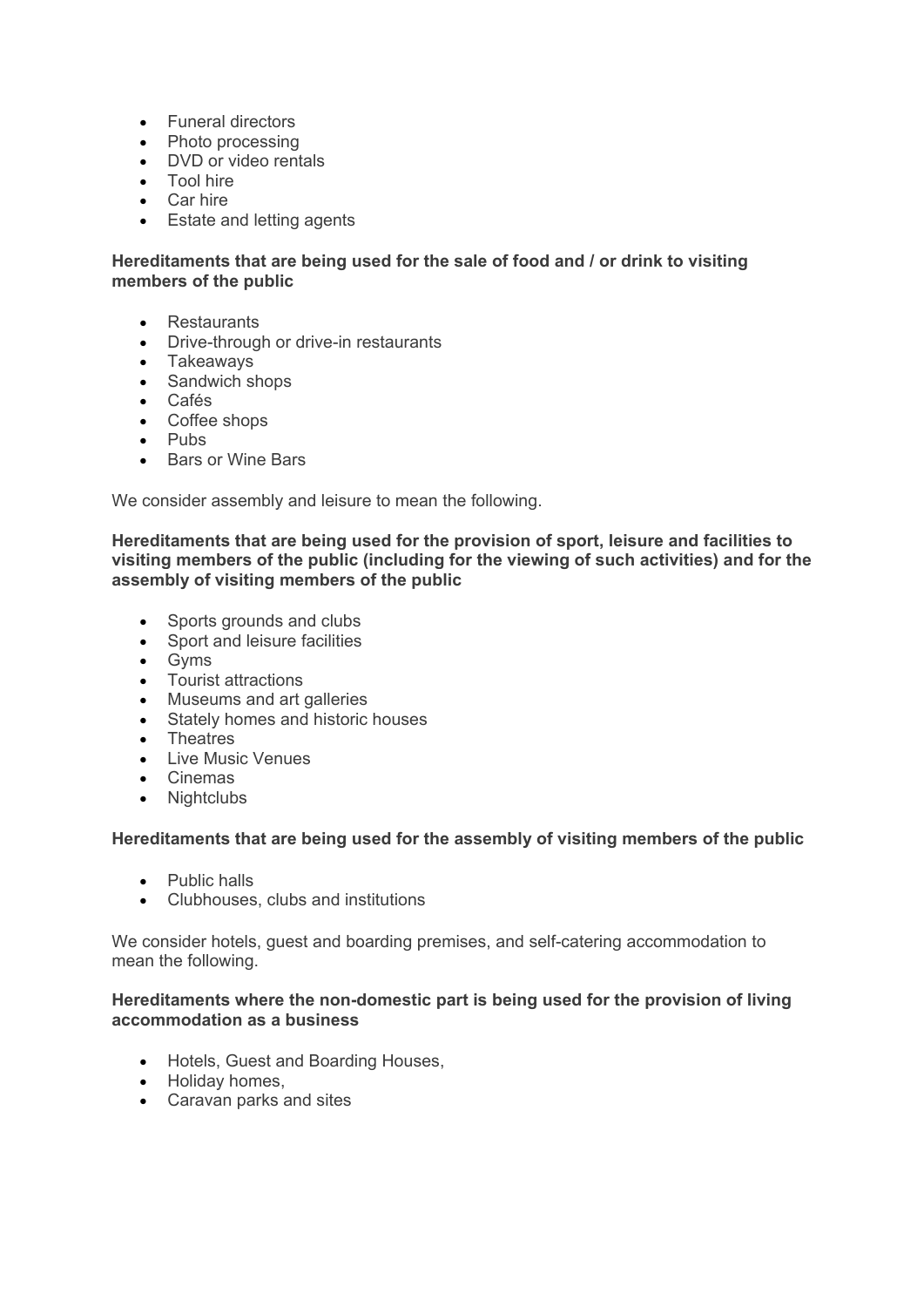### **Other considerations**

To qualify for the relief, the hereditament should be wholly or mainly used for the qualifying purposes. In a similar way to other reliefs, this is a test on use rather than occupation. Therefore, hereditaments that are occupied, but not wholly or mainly used for the qualifying purpose, will not qualify for the relief. For the avoidance of doubt, hereditaments which closed temporarily due to the government's advice on Covid-19 should be treated as occupied for the purposes of this relief.

The above list is not intended to be exhaustive as it would be impossible to list all the many and varied retail, leisure and hospitality uses that exist. There will also be mixed uses. However, it is intended to be a guide for local authorities as to the types of uses that the Welsh Government considers for this purpose to be eligible for relief. Local authorities should determine for themselves whether particular properties not listed are broadly similar in nature to those above and, if so, to consider them eligible for the relief. Conversely, properties that are not broadly similar in nature to those listed above should not be eligible for the relief.

The grant of the relief is discretionary. Should local authorities decide to exercise their discretion not to apply the relief to eligible businesses, they may wish to consider taking their own legal advice upon any potential consequential legal issues which might arise from such a decision and on a case by case basis.

Businesses may view that they have been able to continue trading at a substantial level during Coronavirus restrictions and as such may be inclined to not apply for the relief.

### **Types of hereditaments that are not considered to be eligible for Retail, Leisure and Hospitality Rates Relief**

The following list sets out the types of uses that the Welsh Government does not consider to be retail, leisure or hospitality use for the purpose of this relief and which would not be deemed eligible for the relief. However, it will be for local authorities to determine if hereditaments are similar in nature to those listed and if they would not be eligible for relief under the scheme.

#### **Hereditaments that are being used wholly or mainly for the provision of the following services to visiting members of the public**

- Financial services (eg banks, building societies, cash points, ATMs, bureaux de change, payday lenders, betting shops, pawnbrokers)
- Medical services (eg vets, dentists, doctors, osteopaths, chiropractors)
- Professional services (eg solicitors, accountants, insurance agents, financial advisers, tutors)
- Post Office sorting offices
- Day nurseries
- Kennels and catteries
- Casinos and gambling clubs
- Show homes and marketing suites
- **Employment agencies**

#### **Hereditaments that are not reasonably accessible to visiting members of the public**

If a hereditament is not usually reasonably accessible to visiting members of the public, it will be ineligible for relief under the scheme, even if there is ancillary use of the hereditament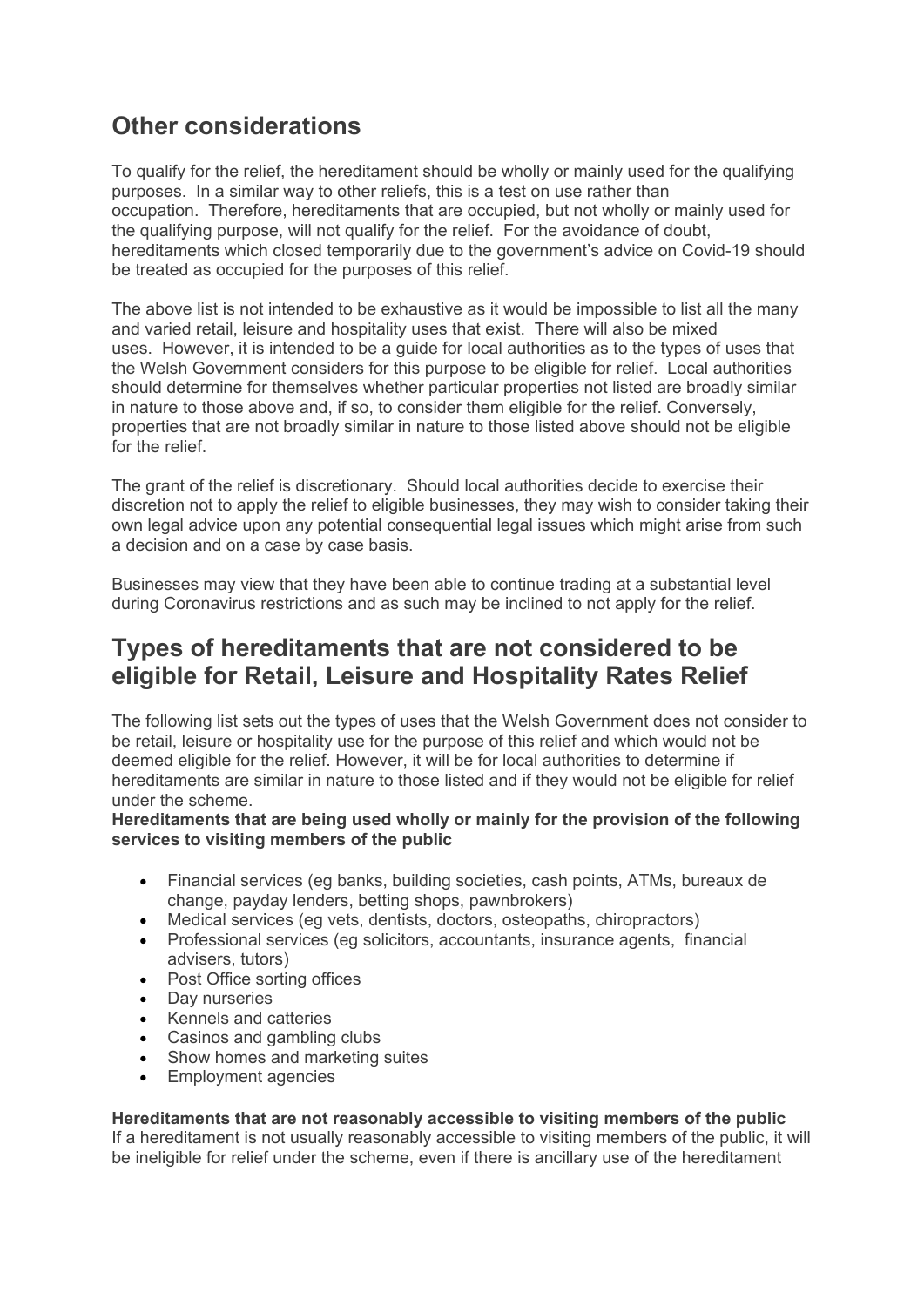that might be considered to fall within the descriptions listed under *Which properties will benefit from relief?* 

#### **Hereditaments that are not occupied**

Properties that are not occupied on 1 April 2022 should be excluded from this relief. However, under the mandatory Empty Property Rates Relief scheme, empty properties will receive a 100% reduction in rates for the first three months (and in certain cases, six months) of being empty.

#### **Hereditaments that are owned, rented or managed by a local authority**

Hereditaments owned, rented or managed by a local authority, such as visitor centres, tourist information shops and council-run coffee shops or gift shops attached to historic buildings, are exempt from this scheme.

### **How much relief will be available?**

The total amount of government funded relief available for each property under this scheme for 2022-23 is 50% of the relevant bill. This is subject to a cap of £110,000 per business across all their properties in Wales. The relief should be applied to the net bill remaining after mandatory reliefs and other discretionary reliefs funded by section 31 grants have been applied (excluding those where local authorities have used their wider discretionary relief powers introduced by the Localism Act 2011, which are not funded by section 31 grants).

The eligibility for the relief and the relief itself will be assessed and calculated on a daily basis. The following formula should be used to determine the amount of relief to be granted for a particular hereditament in the financial year.

#### Amount of relief to be granted  $= \frac{V}{2}$ , where

V is the daily charge for the hereditament for the chargeable day after the application of any mandatory relief and any other discretionary reliefs (excluding those where local authorities have used their discretionary relief powers introduced by the Localism Act 2011, which are not funded by section 31 grants).

This should be calculated ignoring any prior-year adjustments in liabilities which fall to be liable on the day.

Businesses who occupy more than one property will be entitled to Retail, Leisure and Hospitality Rates Relief for each of their eligible properties, within the cap of £110,000 per business across Wales.

A business with a single property with a remaining liability (after reliefs) greater than £220,000 can use the entire allocation of relief. No other properties owned by that business will be eligible for the scheme.

Retail, leisure and hospitality properties which are excluded from Small Business Rates Relief due to the multiple occupation rule are eligible for this relief scheme, subject to the cap being applied.

### **Changes to existing hereditaments, including change in occupier**

Empty properties becoming occupied after 1 April 2022 will qualify for this relief from the time of occupation.